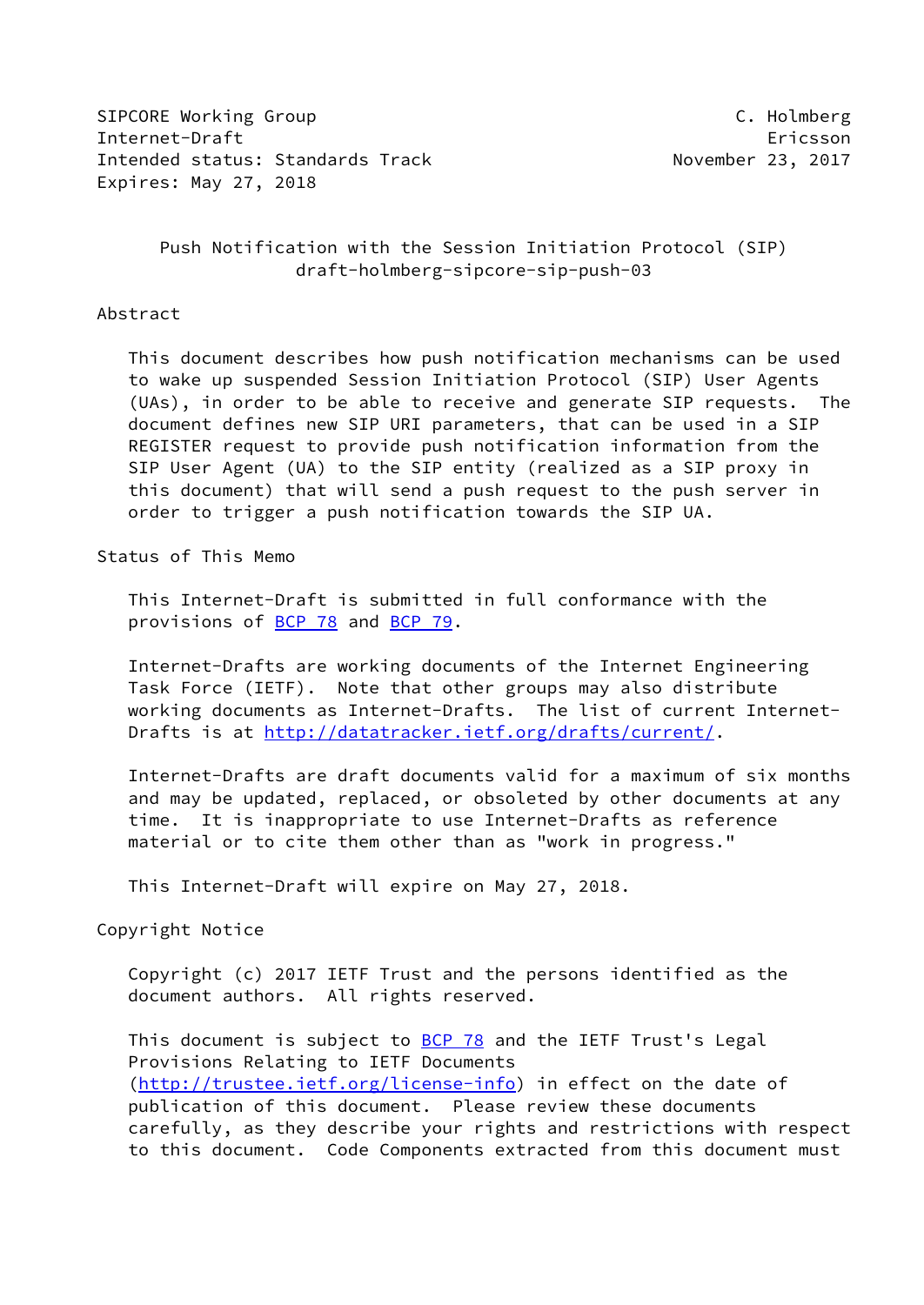<span id="page-1-1"></span>Internet-Draft SIP PUSH November 2017

 include Simplified BSD License text as described in Section 4.e of the Trust Legal Provisions and are provided without warranty as described in the Simplified BSD License.

# Table of Contents

| $1$ .                                                               |  | $\overline{2}$  |
|---------------------------------------------------------------------|--|-----------------|
| 2.                                                                  |  |                 |
| $\overline{3}$ .                                                    |  | $\frac{4}{5}$   |
| SIP User Agent (UA) Behavior<br>$\overline{4}$ .                    |  |                 |
| $\overline{5}$ .                                                    |  | $\overline{6}$  |
| Push Notification Provider Information<br>5.1.                      |  | 6               |
| $5.2$ . Trigger Periodic Re-registration                            |  | $\underline{6}$ |
|                                                                     |  |                 |
| Network Address Translator (NAT) Considerations<br>6.               |  | $\frac{6}{7}$   |
| $\overline{1}$ .                                                    |  |                 |
| PNS Registration Requirements<br>8.                                 |  | 8               |
| pn-prid and pn-type URI parameters for Apple Push<br>9.             |  |                 |
|                                                                     |  | 8               |
|                                                                     |  |                 |
| pn-prid and pn-type URI parameters for Google Firebase Cloud<br>10. |  |                 |
| Messaging (FCM) push notification service $\cdots$                  |  | 9               |
|                                                                     |  | 9               |
|                                                                     |  | 10              |
|                                                                     |  | 10              |
|                                                                     |  | 10              |
|                                                                     |  | 10              |
|                                                                     |  | 10              |
| PNS Sub-registry Establishment<br>12.5.                             |  | 11              |
|                                                                     |  |                 |
| Normative references<br>13.1.                                       |  | 11              |
| 13.2. Informative references                                        |  | 12              |

## <span id="page-1-0"></span>[1](#page-1-0). Introduction

 In order to save resources (e.g, battery life) some devices and operating systems require suspended Session Initiation Protocol (SIP) User Agents (UAs) [[RFC3261](https://datatracker.ietf.org/doc/pdf/rfc3261)] to be woken up using a push notification service. Typically each operating system uses a dedicated push notification service. For example, Apple iOS devices use the Apple Push Notification service (APNs).

Due to the restriction above, applications can not be woken up by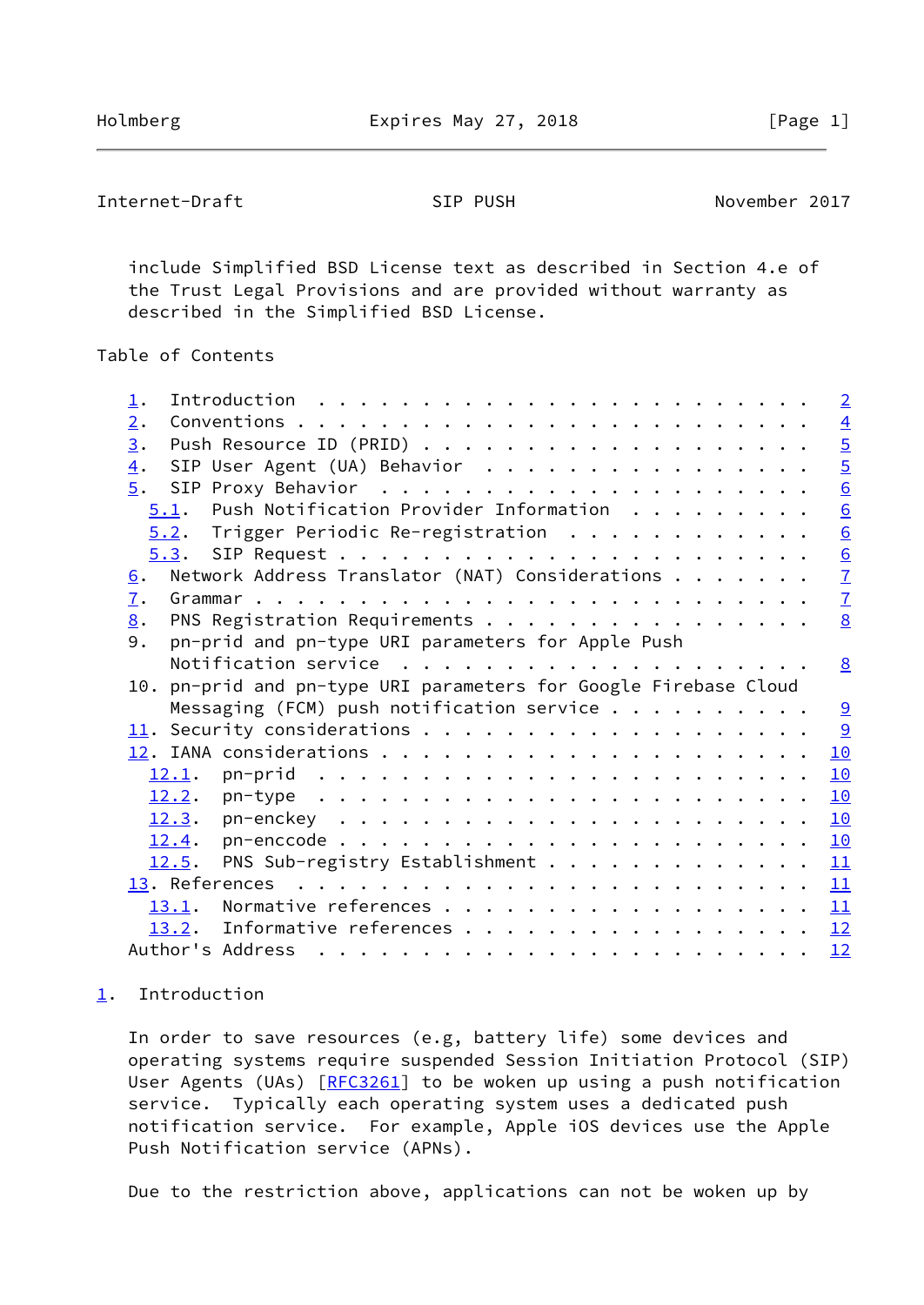non-push notification traffic. This means that a suspended SIP UA will not be able to receive an incoming SIP request (e.g., a SIP INVITE request), or to send periodic re-registration requests.

Holmberg **Expires May 27, 2018** Expires May 27, 2018

Internet-Draft SIP PUSH November 2017

 This document describes how push notification mechanisms can be used to wake up suspended SIP UAs, in order to be able to receive and generate SIP requests. The document defines new SIP URI parameters, that can be used in a SIP REGISTER request to provide push notification information from the SIP UA to the SIP entity (realized as a SIP proxy in this document) that will send a push request to the push server in order to trigger a push notification towards the SIP UA.

 When a SIP UA registers to a push service, it will receive a unique Push Resource ID (PRID) associated to that registration. The SIP UA will provide the PRID to the SIP network in a SIP REGISTER request. A SIP proxy (e.g., the SIP registrar) will store a mapping between the registered contact and the PRID.

 When the SIP proxy receives a SIP request for a new session, or a stand-alone SIP request, addressed towards a SIP UA, or when the SIP proxy determines that the SIP UA needs to perform a re-registration, the SIP proxy will send a push request to the push notification service used by the SIP UA, using the push resource ID associated with the registered contact of the SIP UA, in order to trigger a push notification towards the SIP UA. The SIP proxy will then forward the SIP request towards the SIP UA using normal SIP routing procedures. Once the SIP UA receives the push notification, it will be to receive the SIP request, and to generate a SIP request (e.g., a SIP REGISTER) itself.

 Different push notification mechanisms exist today. Some are based on there standardized mechanism defined in [[RFC8030\]](https://datatracker.ietf.org/doc/pdf/rfc8030), while others are proprietary (e.g., the Apple Push Notification service). Figure 1 shows the generic push notification architecture supported by the mechanism in this document.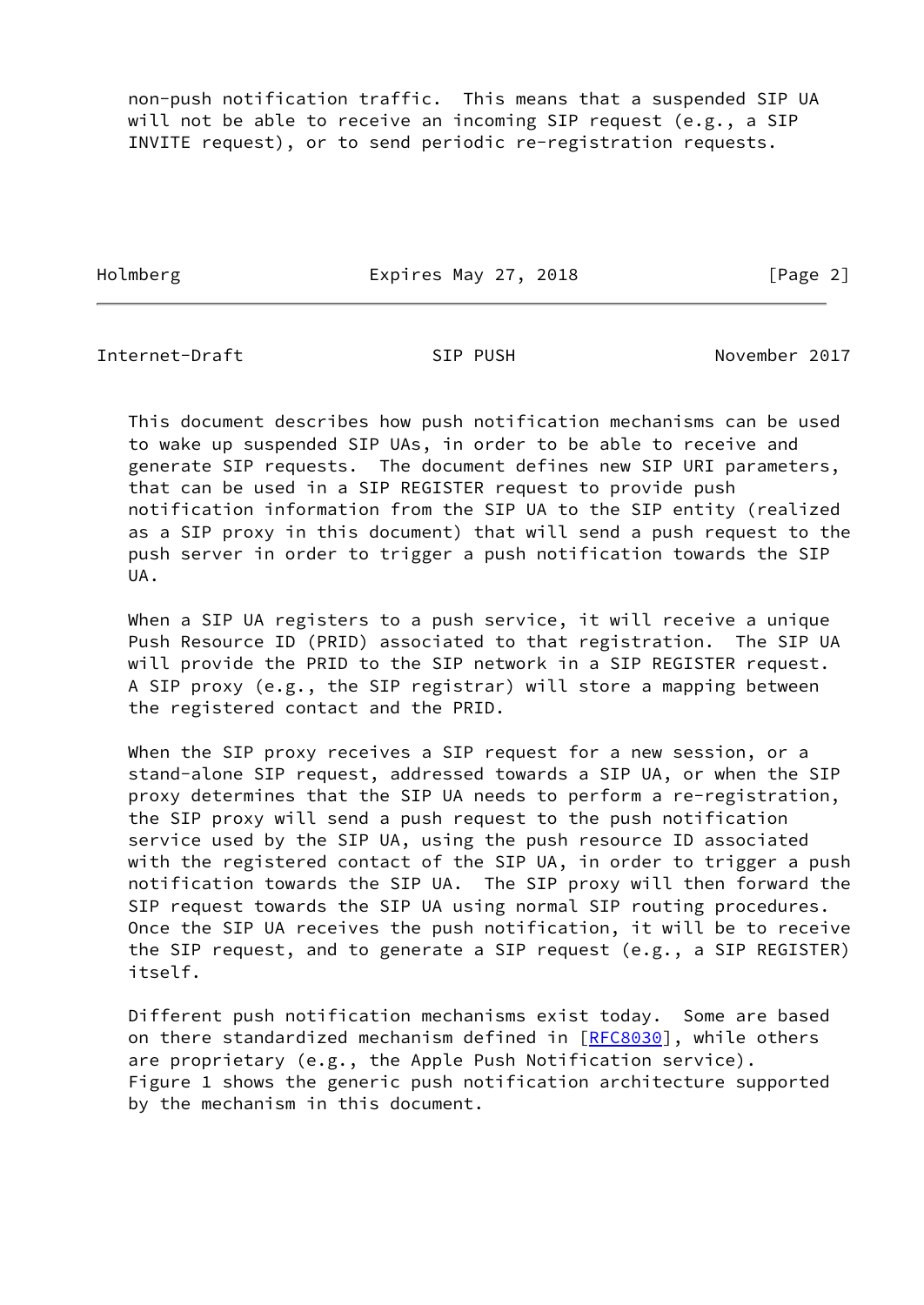## Holmberg Expires May 27, 2018 [Page 3]

<span id="page-3-0"></span>Internet-Draft SIP PUSH SIP PUSH November 2017

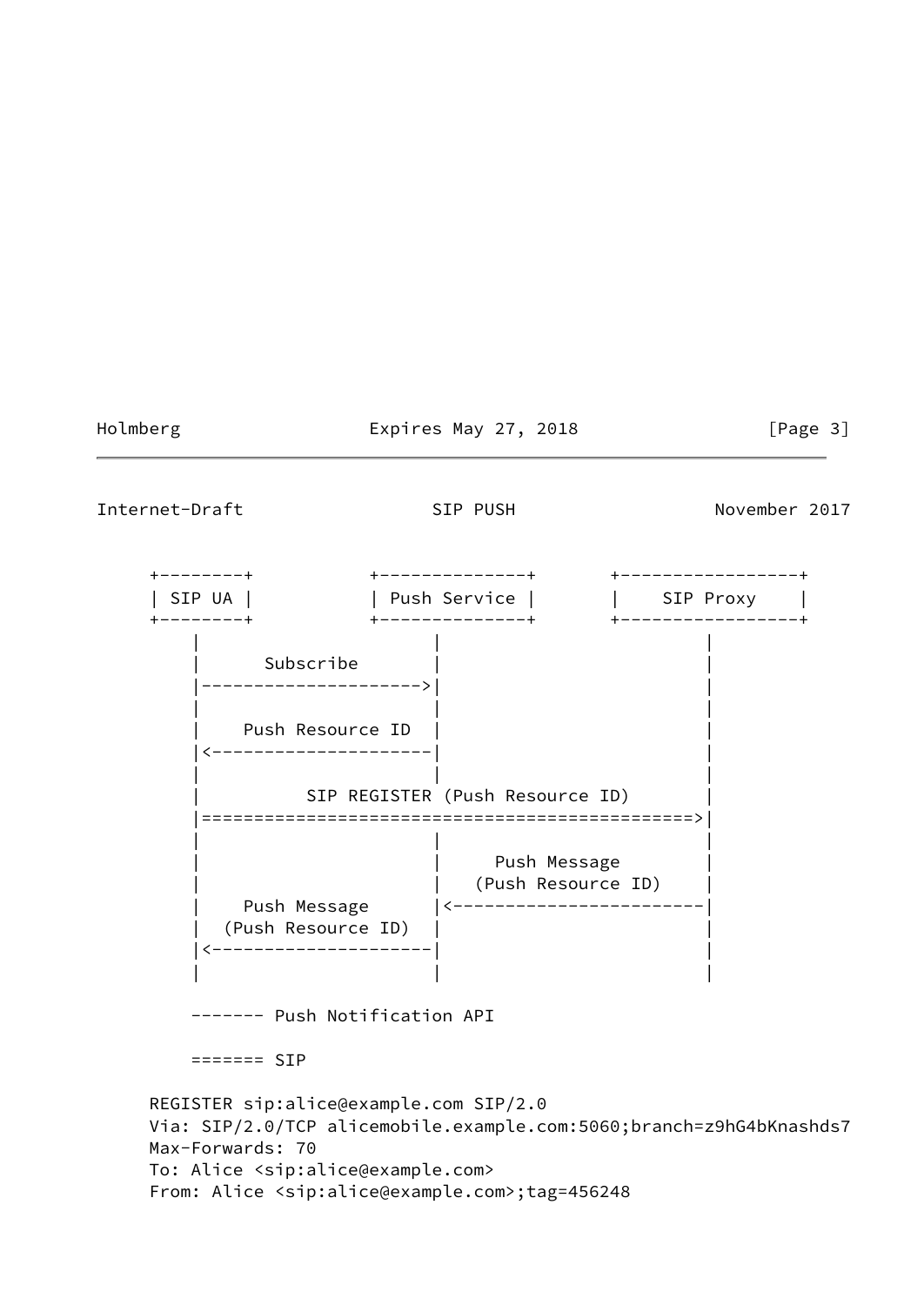Call-ID: 843817637684230@998sdasdh09 CSeq: 1826 REGISTER Contact: <sip:alice@alicemobile.example.com; pn-type=acme:acme-param; pn-prid="ZTY4ZDJlMzODE1NmUgKi0K"> Expires: 7200 Content-Length: 0

### Figure 1: SIP Push Notification Architecture

<span id="page-4-0"></span>[2](#page-4-0). Conventions

 The key words "MUST", "MUST NOT", "REQUIRED", "SHALL", "SHALL NOT", "SHOULD", "SHOULD NOT", "RECOMMENDED", "MAY", and "OPTIONAL" in this document are to be interpreted as described in [\[RFC2119](https://datatracker.ietf.org/doc/pdf/rfc2119)].

Holmberg **Expires May 27, 2018** Expires May 27, 2018

<span id="page-4-2"></span>Internet-Draft SIP PUSH November 2017

<span id="page-4-1"></span>[3](#page-4-1). Push Resource ID (PRID)

 When an entity registers with a Push Notification Server (PNS) is receives a unique Push Resource ID (PRID), which is a value associated with the registration.

 The format of the PRID may vary depending on the PNS provider. The PRID may be part of a URI that can be used to retrieve the address and port of the PNS when sending push requests to the PNS. The PRID may also be a token value, in which case the address and port of the PNS needs to be provided using other means.

 The details regarding discovery of the PNS, and the procedures for the push notification registration and maintenance are outside the scope of this document. The information needed to contact the PNS is typically pre-configured in the operating system (OS) of the device.

<span id="page-4-3"></span>[4](#page-4-3). SIP User Agent (UA) Behavior

 Once the SIP UA has registered with the PNS and received the PRID, and when the UA wants to receive push notifications triggered by the SIP proxy, the UA MUST send a SIP REGISTER using normal SIP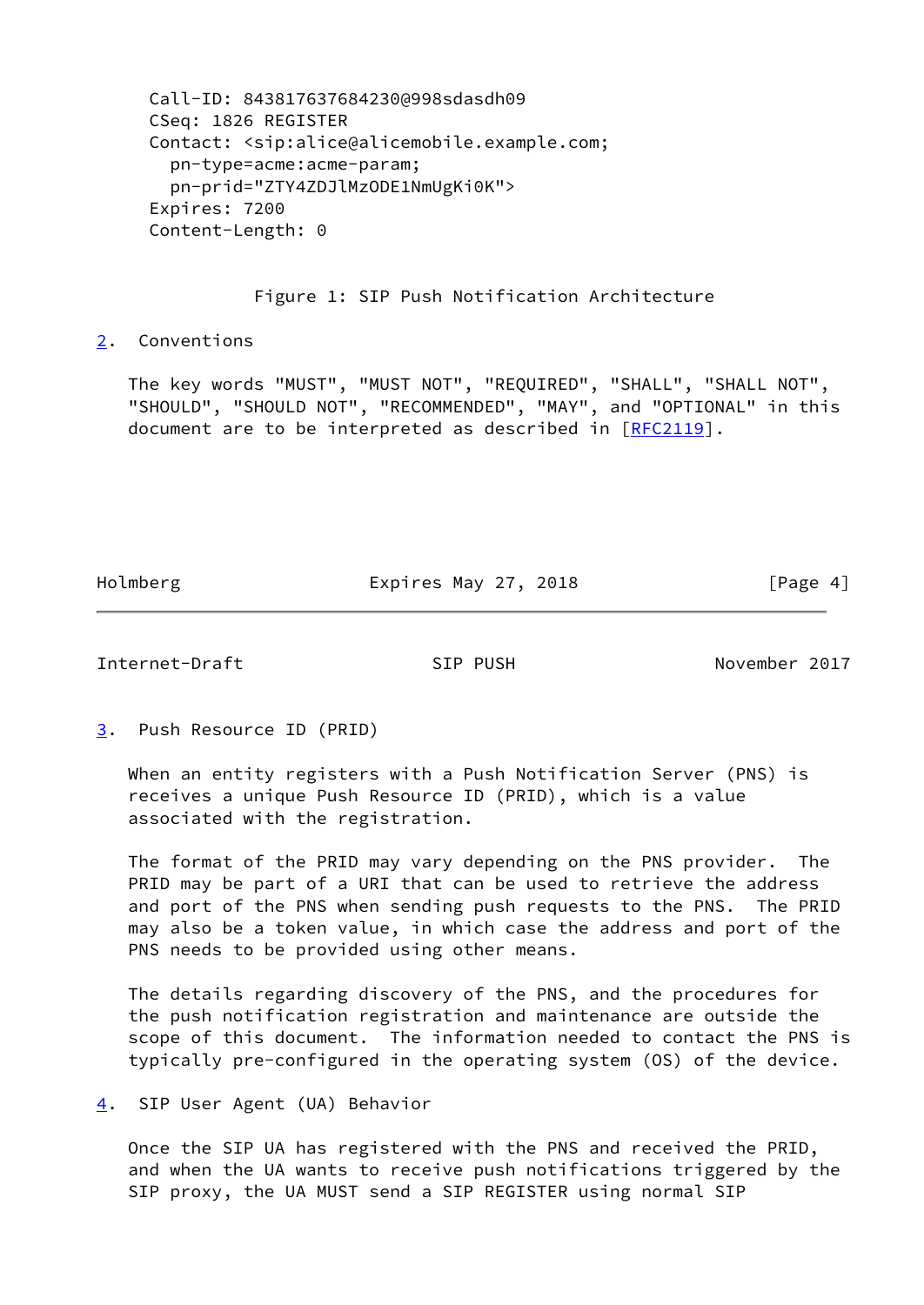registration procedures. The UA MUST add a pn-prid URI parameter and a pn-type URI parameter to the SIP Contact header field URI of the request. The pn-prid URI parameter contains the PRID value. The pn type contains additional, PNS-specific, information.

 When the SIP UA receives a push notification, it MUST perform a SIP re-registration [\[RFC3261](https://datatracker.ietf.org/doc/pdf/rfc3261)] by sending a SIP REGISTER request. If there are Network Address Translators (NATs) between the SIP UA and the SIP proxy, the SIP REGISTER request will create NAT bindings allowing incoming SIP requests to reach the SIP UA. If the SIP proxy triggered the push notification because it wants to forward a SIP request towards the SIP UA, the receival of the SIP REGISTER request can be used by the SIP proxy as a trigger to forward the SIP request.

 As long as the UA wants the SIP proxy to continue sending push requests, the UA MUST include the pn-prid and pn-type URI parameters in every re-registration SIP REGISTER request sent towards the SIP proxy. Note that, in some cases, the PNS might update the PRID value, in which case the re-registration SIP REGISTER request will contain the new value.

 If the SIP UA at some point wants to stop the SIP proxy from sending push requests, the SIP UA MUST send a SIP REGISTER request without the pn-prid and pn-type URI parameters.

Holmberg Expires May 27, 2018 [Page 5]

<span id="page-5-1"></span>Internet-Draft SIP PUSH November 2017

 If the SIP UA expects to receive payload in the push notification, the SIP UA MAY add a pn-enckey and a pn-encsec Contact header field URI parameter, in order to allow encryption of the data using the mechanism in  $[I-D.iett-webpush-encryption]$ . The pn-enckey URI parameter contains the public key, and the pn-encsec URI parameter contains the authentication secret [[I-D.ietf-webpush-encryption\]](#page-12-4).

 NOTE: End-to-end encryption of the payload between the SIP proxy and the SIP UA cannot be used if the push notification request payload contains information that needs to be accessible by the push notification server.

<span id="page-5-0"></span>[5](#page-5-0). SIP Proxy Behavior

<span id="page-5-2"></span>[5.1](#page-5-2). Push Notification Provider Information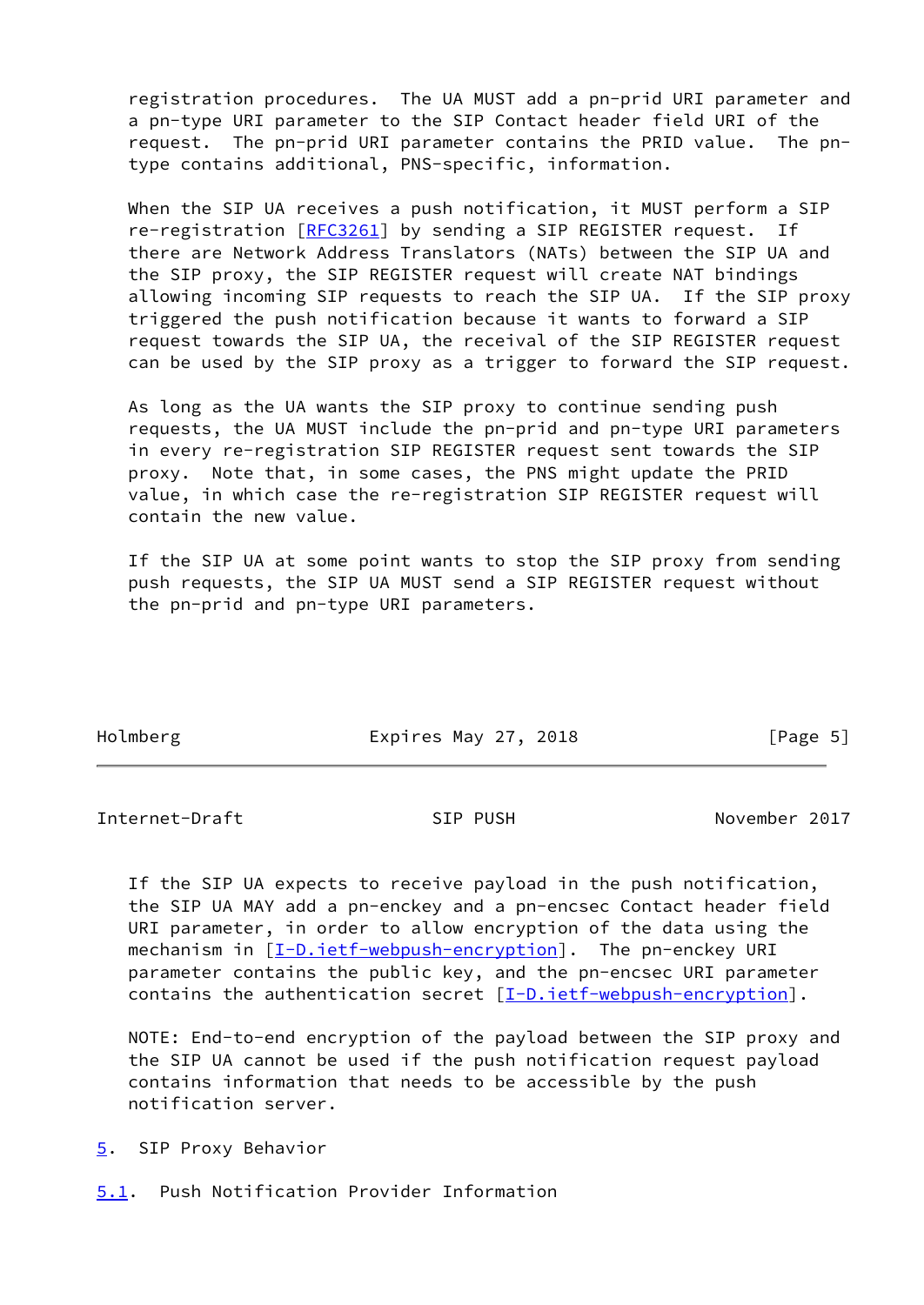In some cases the push notification provider can be retrieved from the pn-prid URI parameter. In other cases the pn-type URI parameter is used to identity the push notification provider.

 The protocol and format used for the push request depends on the push notification provider, and the details for constructing and sending the messages are outside the scope of this specification.

#### <span id="page-6-0"></span>[5.2](#page-6-0). Trigger Periodic Re-registration

 If the SIP UA needs to perform periodic re-registrations, the SIP proxy needs to have information about when those re-registrations are to be performed. The SIP proxy either needs to contain the SIP registrar functionality, or the SIP proxy needs to retreive the information from the registrar using some other mechanism.

 When the SIP proxy receives an indication that the SIP UA needs to perform a re-registration, the SIP proxy triggers a push request towards the push notification server associated with the PRID.

<span id="page-6-1"></span>[5.3](#page-6-1). SIP Request

When the SIP proxy receives a SIP request for a new dialog (e.g., a SIP INVITE request) or a non-dialog SIP request (e.g., a SIP MESSAGE request) aimed for a SIP UA, if the Request-URI of the request contains a pn-prid URI parameter, the SIP proxy triggers a push request towards the push notification server associated with the PRID. After that, the SIP proxy forwards the SIP request towards the SIP UA using normal SIP procedures.

| Holmberg | Expires May 27, 2018 | [Page 6] |
|----------|----------------------|----------|
|          |                      |          |

<span id="page-6-2"></span>Internet-Draft SIP PUSH November 2017

 As the push notification will trigger the SIP UA to perform a re registration, the SIP proxy can use the receival of the SIP REGISTER request as a trigger to forward SIP request towards the SIP UA.

 The SIP proxy MUST NOT transport the SIP request as push request payload, instead of forwarding the request using normal SIP procedures.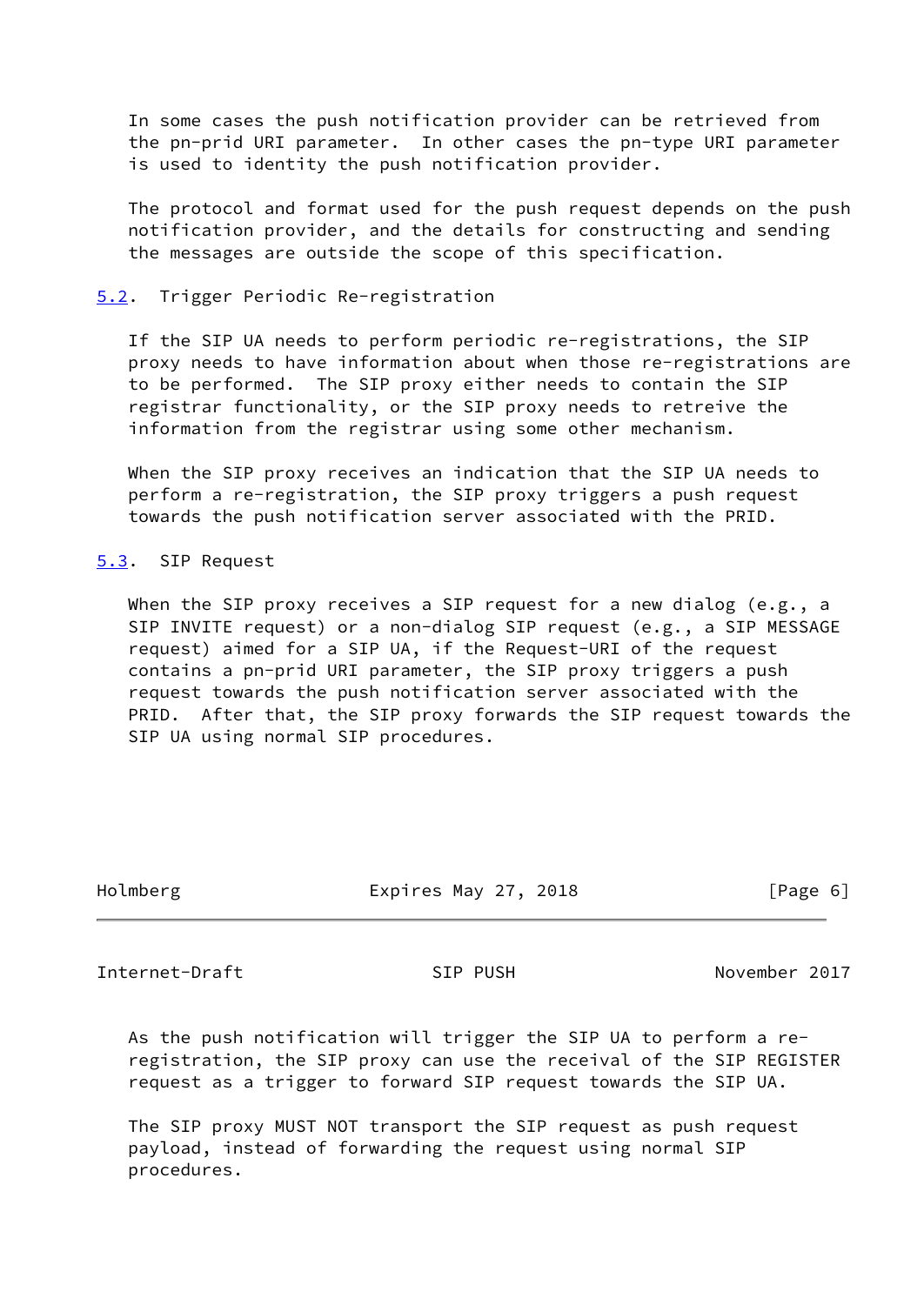If the proxy is not able to contact the push notification provider, or even determine which push notification provider to contact, it SHOULD reject the SIP request.

 If the SIP proxy is able to assume that the SIP UA is awake, and that the SIP UA is able to receive the SIP request, the SIP proxy MAY choose to not trigger a push notification request before trying to forward the SIP request towards the SIP UA. The SIP proxy can make such assumption e.g., if a TLS connection previously established by the SIP UA is still open.

<span id="page-7-0"></span>[6](#page-7-0). Network Address Translator (NAT) Considerations

 Whenever the UA receives a push notification, if the SIP UA is located behind a Network Address Translator (NAT), the UA might need to take actions in order to establish a binding in the NAT, in order for an incoming SIP request to reach the UA. By performing the re registration the SIP UA will establish such NAT binding.

<span id="page-7-1"></span>[7](#page-7-1). Grammar

 The section defines new SIP URI parameters, by extending the grammar for "uri-parameter" as defined in  $[REC3261]$ . The ABNF is as follows:

Holmberg **Expires May 27, 2018** Expires May 27, 2018

<span id="page-7-2"></span>Internet-Draft SIP PUSH November 2017

uri-parameter =/ pn-prid / pn-type / pn-enccode / pn-enckey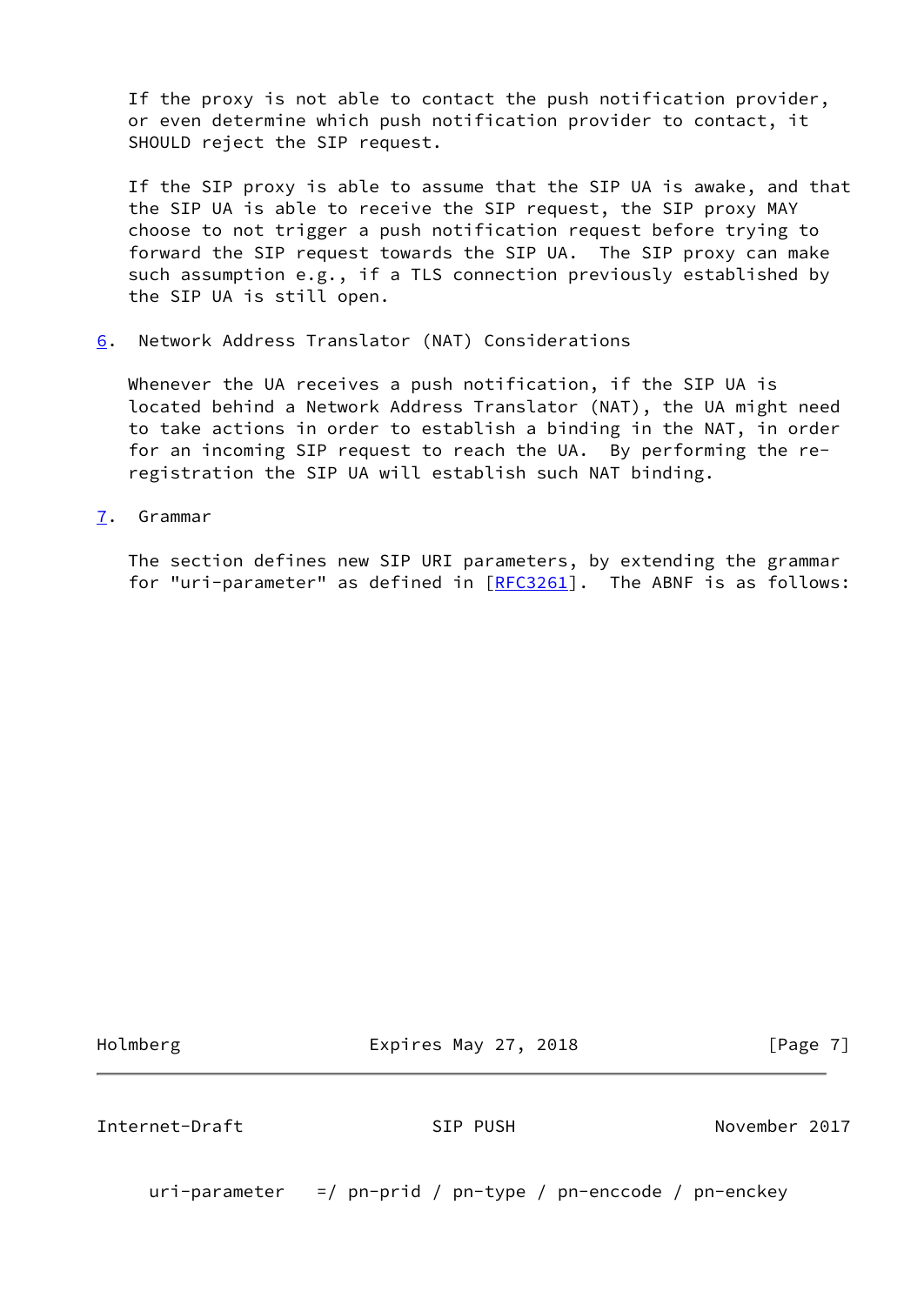| pn-prid                        | = "pn-prid" EQUAL pvalue                          |  |
|--------------------------------|---------------------------------------------------|--|
| pn-type                        | = "pn-type" EQUAL pns-provider COLON pns-param    |  |
| pn-enccode                     | = "pn-enccode" EQUAL pvalue                       |  |
| pn-enckey                      | = "pn-enckey" EQUAL pvalue                        |  |
|                                |                                                   |  |
| pns-provider                   | = pvalue ; Colon (":") characters MUST be escaped |  |
| pns-param                      | = pvalue ; Colon (":") characters MUST be escaped |  |
|                                |                                                   |  |
|                                | ; pvalue as defined in <u>RFC 3261</u>            |  |
| ; EQUAL as defined in RFC 3261 |                                                   |  |
| ; COLON as defined in RFC 3261 |                                                   |  |
|                                |                                                   |  |

 The format and semantics of pns-param is specific to a given pns-provider value.

<span id="page-8-0"></span>[8](#page-8-0). PNS Registration Requirements

When a new value is registered to the PNS Sub-registry, a reference to a specification which describes the push notification service associated with the value is provided. That specification MUST contain the following information:

- o How the values for the pn-prid parameter is retrieved and set by the SIP UA.
- o The format of the pns-param part of the pns-type parameter, and how the value of the pns-param part is retrieved and set by the SIP UA.
- o Whether there are any restrictions regarding usage of payload encryption  $[I-D.iett-webpush-encryption]$  with the associated push notification service.
- <span id="page-8-1"></span>[9](#page-8-1). pn-prid and pn-type URI parameters for Apple Push Notification service

 When the Apple Push Notification service (APNs) is used, the value of the pn-type URI parameter pns-provider parameter part is "apns". The pns-param part contains the APNs App ID, which is encoded by two values, separated by a period (.): Team ID and Bundle ID. The Team ID is provided by Apple and is unique to a development team. The Bundle ID is unique to a development team, and is a string that will can match a single application or a group of applications.

Example: pn-type = apns:DEF123GHIJ.com.yourcompany.yourexampleapp

 When the Apple Push Notification service (APNs) is used, pn-type URI parameter pns-prid parameter part contains the device token, which is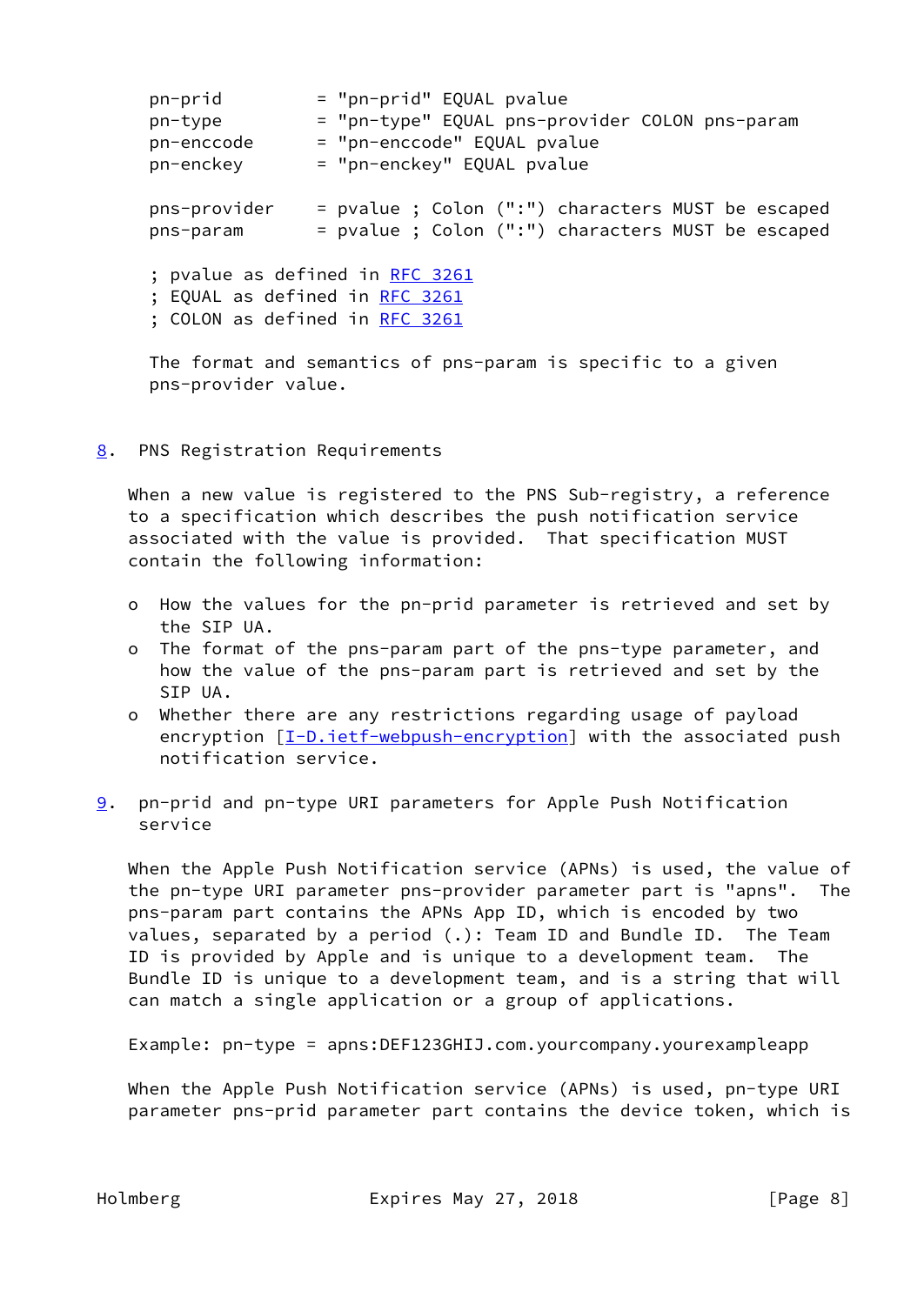<span id="page-9-0"></span>Internet-Draft SIP PUSH November 2017

 a unique identifier assigned by Apple to a specific app on a specific device.

Example: pn-prid = 00fc13adff78512

For more information on the APNs App ID:

 [https://developer.apple.com/library/content/documentation/General/](https://developer.apple.com/library/content/documentation/General/Conceptual/DevPedia-CocoaCore/AppID.html) [Conceptual/DevPedia-CocoaCore/AppID.html](https://developer.apple.com/library/content/documentation/General/Conceptual/DevPedia-CocoaCore/AppID.html)

For more information on the APNs device token:

 [https://developer.apple.com/library/content/documentation/NetworkingI](https://developer.apple.com/library/content/documentation/NetworkingInternet/Conceptual/RemoteNotificationsPG/APNSOverview.html#//apple_re) [nternet/Conceptual/RemoteNotificationsPG/APNSOverview.html#//apple\\_re](https://developer.apple.com/library/content/documentation/NetworkingInternet/Conceptual/RemoteNotificationsPG/APNSOverview.html#//apple_re) f/doc/uid/TP40008194-CH8-SW13

<span id="page-9-2"></span>[10.](#page-9-2) pn-prid and pn-type URI parameters for Google Firebase Cloud Messaging (FCM) push notification service

 When Firebase Cloud Messaging (FCM) is used, the value of the pn-type URI parameter pns-provider parameter part is "fcm". The pns-param part contains the Sender ID.

When Firebase Cloud Messaging (FCM) is used, pn-type URI parameter pns-prid parameter part contains the Registration token, which generated by the FCM SDK for each client app instance.

For more information on the Sender ID and Registration token:

<https://firebase.google.com/docs/cloud-messaging/concept-options>

<span id="page-9-1"></span>[11.](#page-9-1) Security considerations

 In addition to the information exchanged between a device and its PNS in order to establish a push notification subscription, the mechanism in this document does not require entities to provide any additional information to the PNS.

 Push notification mechanisms provide different methods to ensure that malicious user cannot trigger push notifications to a device. Users of the mechanism in this document MUST take measures to prevent push notifications from being sent to a device from a malicious user.

 In case entities do want to include payload in the push notifications, this document defines the means for using end-to-end payload encryption between the entity sending the push request and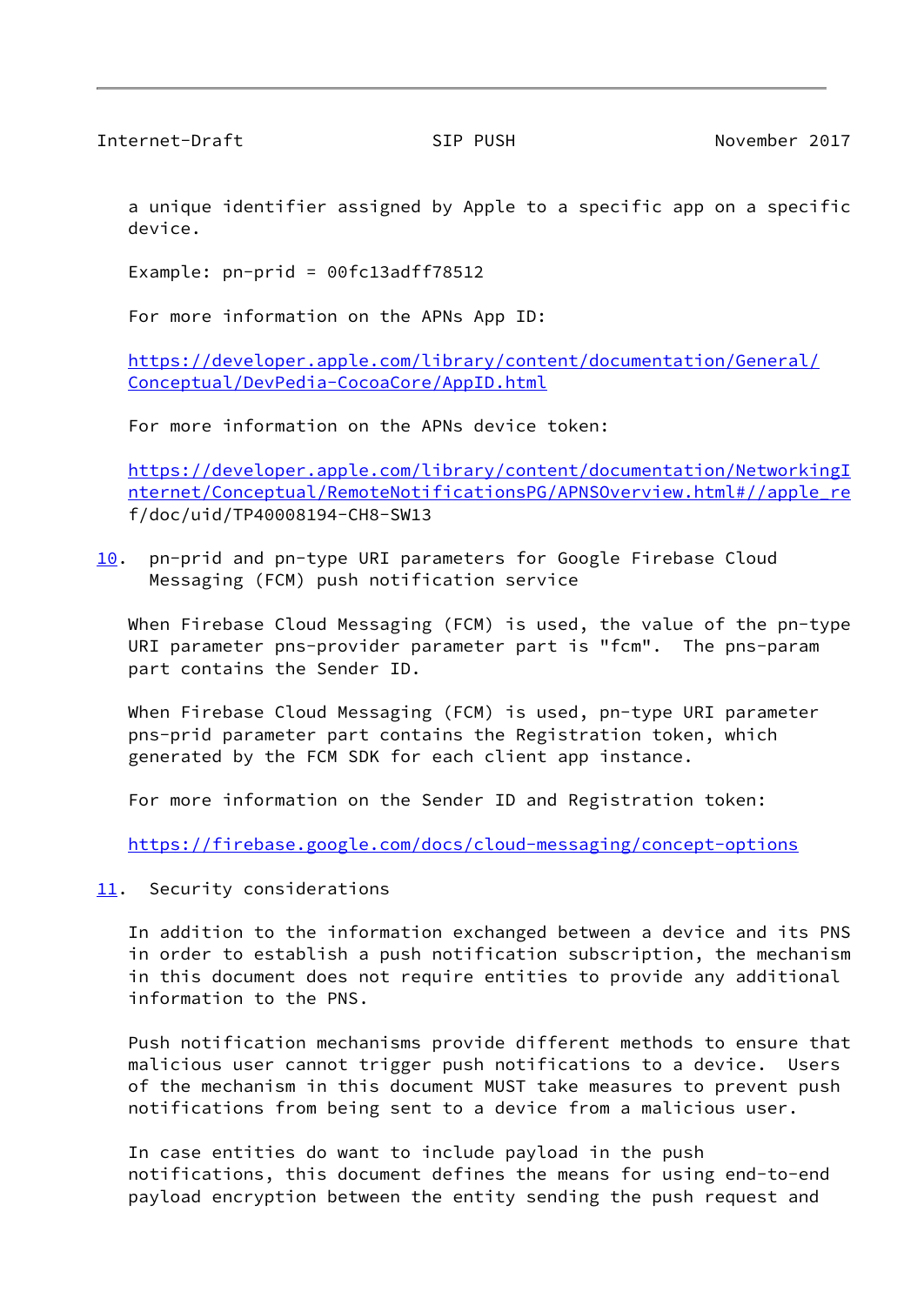the entity receiving the associated push notification.

<span id="page-10-2"></span><span id="page-10-1"></span><span id="page-10-0"></span>

| Holmberg                                                                                            | Expires May 27, 2018 |          |  |               | [Page 9] |  |
|-----------------------------------------------------------------------------------------------------|----------------------|----------|--|---------------|----------|--|
| Internet-Draft                                                                                      |                      | SIP PUSH |  | November 2017 |          |  |
| IANA considerations<br><u>12</u> .                                                                  |                      |          |  |               |          |  |
| This specification defines new SIP URI parameters that extend the<br>registry created by [RFC3969]: |                      |          |  |               |          |  |
| $12.1$ . pn-prid                                                                                    |                      |          |  |               |          |  |
| Parameter Name: pn-prid                                                                             |                      |          |  |               |          |  |
| Predefined Values: No                                                                               |                      |          |  |               |          |  |
| Reference: RFC XXXX                                                                                 |                      |          |  |               |          |  |
| 12.2. pn-type                                                                                       |                      |          |  |               |          |  |
| Parameter Name: pn-type                                                                             |                      |          |  |               |          |  |
| Predefined Values: No                                                                               |                      |          |  |               |          |  |
| Reference: RFC XXXX                                                                                 |                      |          |  |               |          |  |
| pn-enckey<br>12.3.                                                                                  |                      |          |  |               |          |  |
| Parameter Name: pn-enckey                                                                           |                      |          |  |               |          |  |
| Predefined Values:                                                                                  | <b>No</b>            |          |  |               |          |  |
| Reference: RFC XXXX                                                                                 |                      |          |  |               |          |  |

<span id="page-10-5"></span><span id="page-10-4"></span><span id="page-10-3"></span>[12.4](#page-10-5). pn-enccode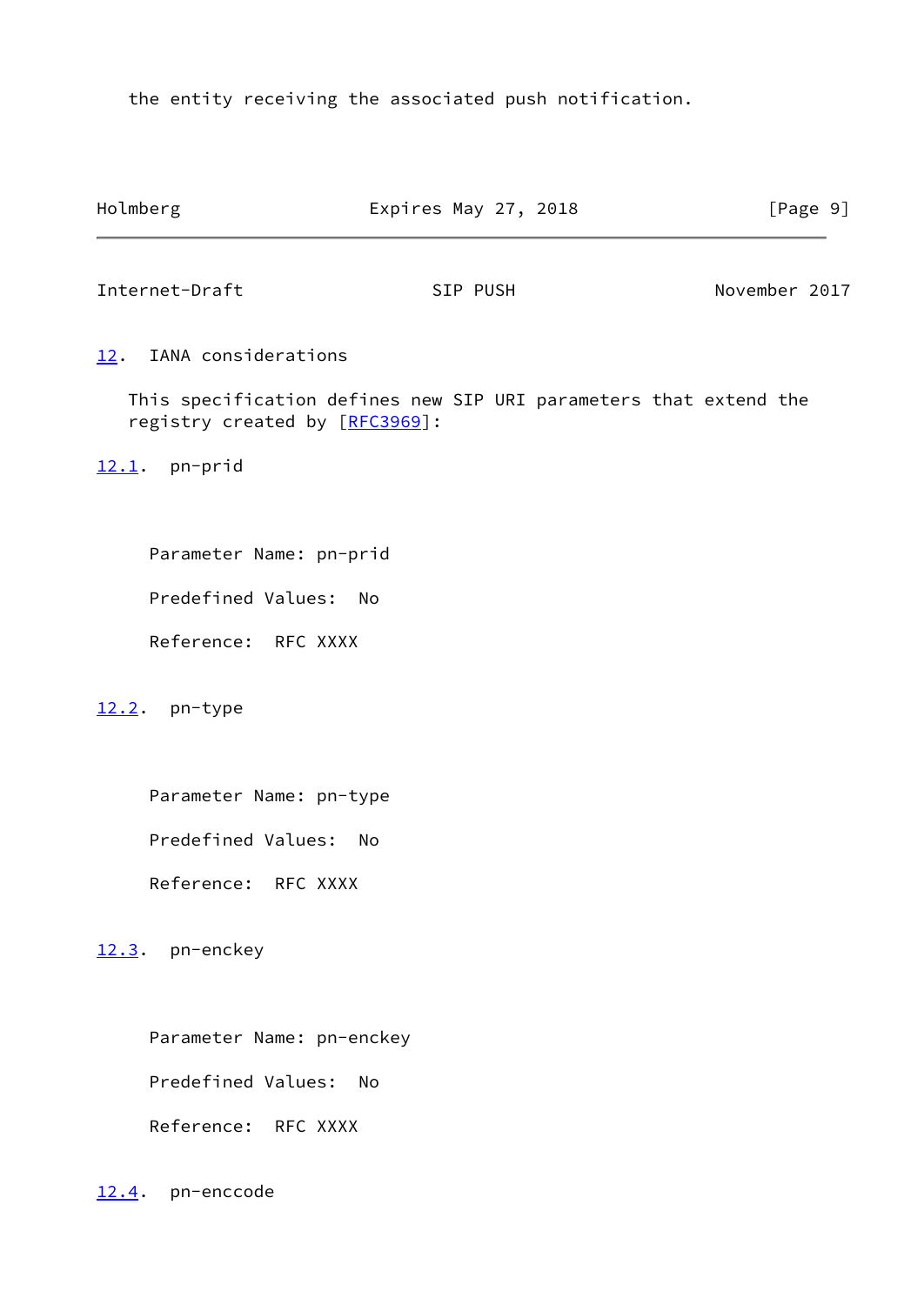Parameter Name: pn-enccode

Predefined Values: No

Reference: RFC XXXX

Holmberg **Expires May 27, 2018** Expires May 27, 2018

<span id="page-11-1"></span>Internet-Draft SIP PUSH SIP PUSH November 2017

<span id="page-11-0"></span>[12.5](#page-11-0). PNS Sub-registry Establishment

 This section creates a new sub-registry, "PNS", under the sip parameters registry:<http://www.iana.org/assignments/sip-parameters>.

 The purpose of the sub-registry is to register SIP URI pn-type values.

 This sub-registry is defined as a table that contains the following three columns:

Value: The token under registration

Description: The name of the push notification service

Document: A reference to the document defining the registration

This specification registers the following values:

| Value | Description                     | Document   |
|-------|---------------------------------|------------|
|       |                                 |            |
| apns  | Apple Push Notification service | [RFC XXXX] |
| fcm   | Firebase Cloud Messaging        | [RFC XXXX] |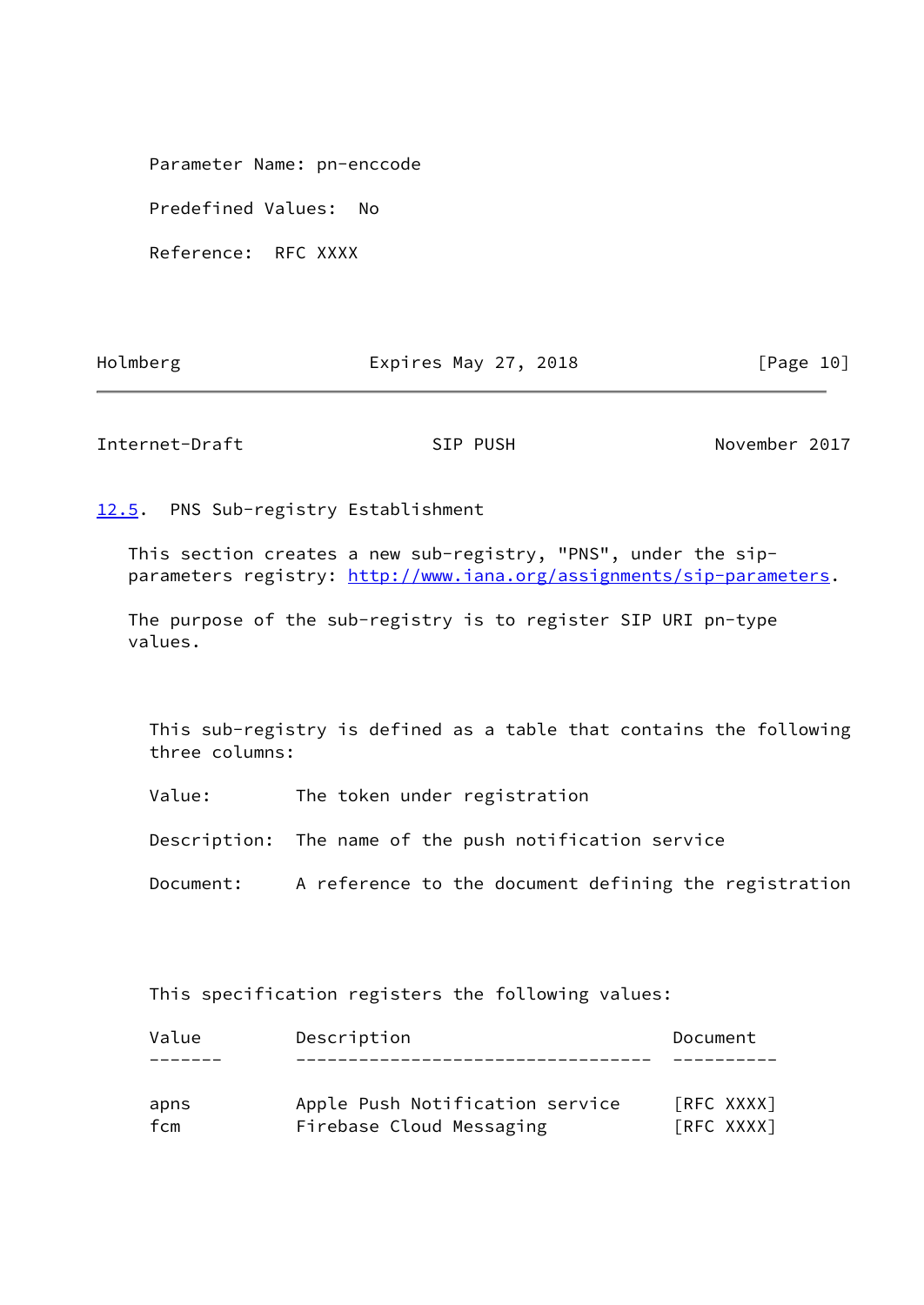### <span id="page-12-0"></span>[13.](#page-12-0) References

<span id="page-12-1"></span>[13.1](#page-12-1). Normative references

- [RFC2119] Bradner, S., "Key words for use in RFCs to Indicate Requirement Levels", [BCP 14](https://datatracker.ietf.org/doc/pdf/bcp14), [RFC 2119](https://datatracker.ietf.org/doc/pdf/rfc2119), DOI 10.17487/RFC2119, March 1997, [<https://www.rfc](https://www.rfc-editor.org/info/rfc2119) [editor.org/info/rfc2119](https://www.rfc-editor.org/info/rfc2119)>.
- [RFC3261] Rosenberg, J., Schulzrinne, H., Camarillo, G., Johnston, A., Peterson, J., Sparks, R., Handley, M., and E. Schooler, "SIP: Session Initiation Protocol", [RFC 3261](https://datatracker.ietf.org/doc/pdf/rfc3261), DOI 10.17487/RFC3261, June 2002, [<https://www.rfc](https://www.rfc-editor.org/info/rfc3261) [editor.org/info/rfc3261](https://www.rfc-editor.org/info/rfc3261)>.

Holmberg **Expires May 27, 2018** [Page 11]

<span id="page-12-3"></span>Internet-Draft SIP PUSH November 2017

- [RFC3969] Camarillo, G., "The Internet Assigned Number Authority (IANA) Uniform Resource Identifier (URI) Parameter Registry for the Session Initiation Protocol (SIP)", [BCP 99](https://datatracker.ietf.org/doc/pdf/bcp99), [RFC 3969,](https://datatracker.ietf.org/doc/pdf/rfc3969) DOI 10.17487/RFC3969, December 2004, <[https://www.rfc-editor.org/info/rfc3969>](https://www.rfc-editor.org/info/rfc3969).
- [RFC8030] Thomson, M., Damaggio, E., and B. Raymor, Ed., "Generic Event Delivery Using HTTP Push", [RFC 8030,](https://datatracker.ietf.org/doc/pdf/rfc8030) DOI 10.17487/RFC8030, December 2016, [<https://www.rfc](https://www.rfc-editor.org/info/rfc8030) [editor.org/info/rfc8030](https://www.rfc-editor.org/info/rfc8030)>.

<span id="page-12-2"></span>[13.2](#page-12-2). Informative references

<span id="page-12-4"></span>[I-D.ietf-webpush-encryption]

Thomson, M., "Message Encryption for Web Push", [draft](https://datatracker.ietf.org/doc/pdf/draft-ietf-webpush-encryption-09) [ietf-webpush-encryption-09](https://datatracker.ietf.org/doc/pdf/draft-ietf-webpush-encryption-09) (work in progress), September 2017.

Author's Address

 Christer Holmberg Ericsson Hirsalantie 11 Jorvas 02420 Finland